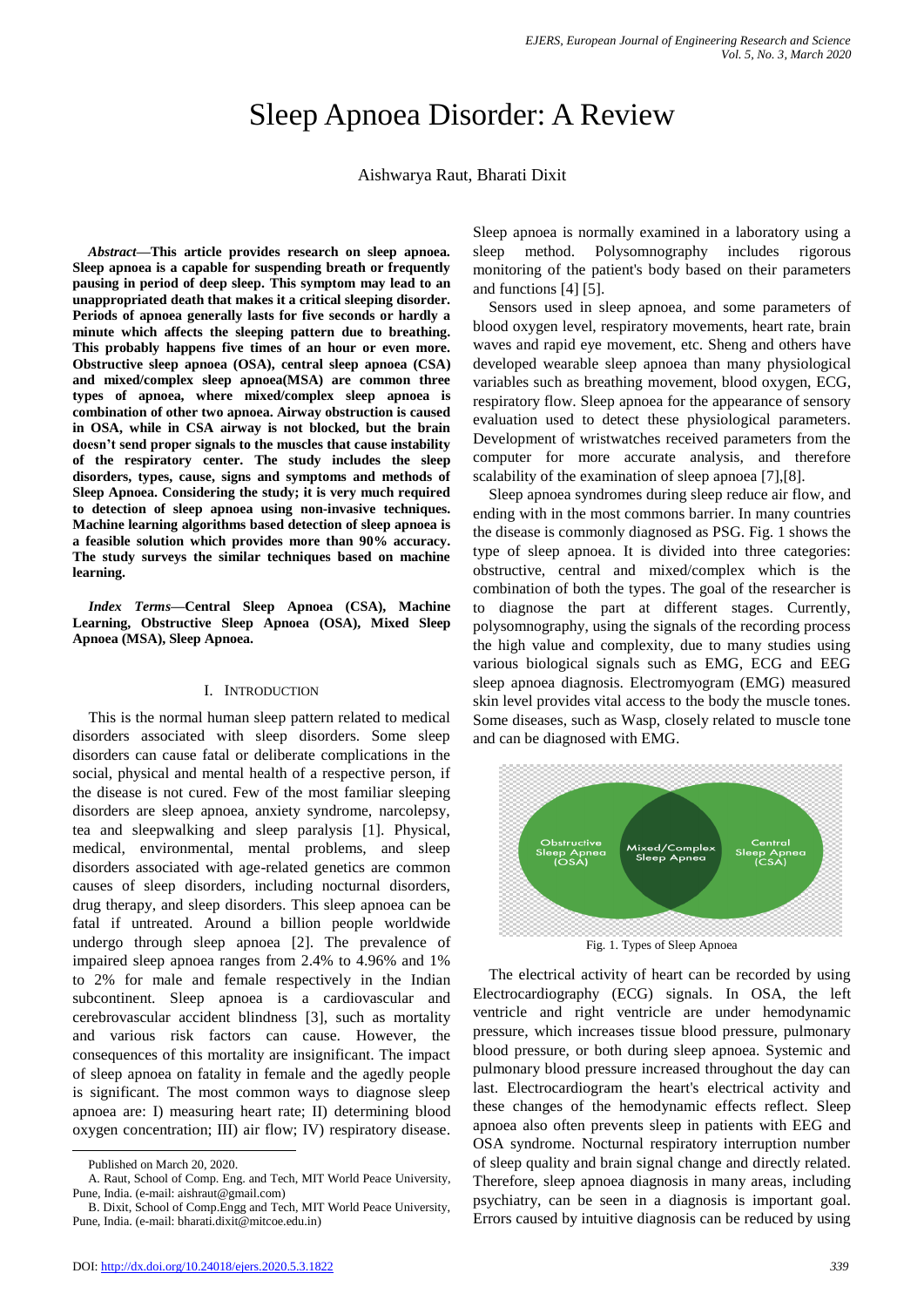automatic analysis of sleep apnoea. By using automatic analysis, diagnostic speed and accuracy will also be increased.

# II. CAUSES, SIGNS AND SYMPTOMS OF SLEEP APNOEA

#### *A. Causes of Sleep Apnoea:*

Sleep apnoea for several reasons, there is; below is a sleep apnoea of some of the most common causes:

*1) Obesity*

One of the most common factors for sleep apnoea is excess weight. More than half of all people with sleep apnoea are overweight or obese. Greater than the body mass index and 25 overweight considered, older people 29-yearold obesity will be considered. Overweight obese people in the organization, and the muscles thick and when convenient, they distract likely. Stretching for long periods of sleep without going obesity lead to hormonal imbalance, can cause.

# *2) Endocrine Disorders*

Endocrine disorders of are associated with obstructive sleep without breathing. Hypothyroidism is an endocrine disorder that is most important because of the possibility of non-breathing during sleep. Postmenopausal women of tellus supplementation are in danger of non-breathing during sleep. The disorder of the Endocrine is usually resolved without breathing during sleep.

## *3)* Genetics

The most common reason behind the lack of breathing during sleep is genetics. When the family is suffering from non-respiratory syndrome during sleep, the head of the family is too heavy, the head of the pill, and the head of the family is held by functions such as excessive dental injuries.

## *4) Large Tonsils*

Tonsils or adenoids hypertrophy of often infant and children's disability for sleep apnoea is the most common reason. Large tonsils or adenoids respiratory tract that interfere with breathing. Medication is the most common treatment of choice for tonsils or adenoid-related sleep apnoea. If your tonsils are too large to be treated with medication, you can perform the surgery. The incision of the respiratory tract usually addresses sleep apnoea in children.

## *5) Unhealthy lifestyle*

Unhealthy lifestyle, people with obstructive sleep apnoea at greater risk of developing it. When the muscles of the neck are more relaxed and the air clogs and leads to unhealthy lifestyle obesity, closed sleep exacerbates apnoea.

## *6) Age:*

People over 40 are more susceptible to closed sleep apnoea. Globally, there are people, sleep disorders such as insomnia, sleep disorder, short sleep time. In addition, it is recommended that if a person is overweight, stretching the head from fat to the neck due to increased risk of sleep apnoea, deformity.

# *7) Neuromuscular Disorders:*

People are musculoskeletal disorders such as multiple sclerosis also obstructive sleep apnoea development, since

muscle is not the way it works. Disability due to pulmonary stenosis is obstructive sleep apnoea and other sleep-related difficulties significantly in the period. In the case of the development of closed sleep apnoea in people with musculoskeletal disorders, the only option is minimal infringement and non-dispersion ventilation.

# *8) Heart or Kidney Disorders:*

Heart or kidney problems people with also obstruction sleep apnoea can develop. Timely untreated sleep apnoea are heart and kidney health can aggravate it.

# *B. The Signs and Symptoms of Sleep Apnoea:*

The following is a list of signs and symptoms of sleep apnoea:

# *1) Snoring*

Most people sometimes snow when they are in deep sleep. But if people have a big snoring person, then serious problems, as a rule. Snoring is both a problem and a nuisance. A person snores, and usually refuses to believe it. But instead of refusing to believe that you need to seek medical help to eliminate sleep apnoea.

# *2) Shortness of Breath*

Sleep apnoea is a breathing interruption with, so shortness of breath at night several times, waking up is not uncommon in fact, the middle of the night woke up and couldn't breathe, that feeling is one of the biggest sign of sleep apnoea. If they do not notice you stop breathing and then start again and again endless night, the person sharing the bed, you can.

# *3) Sleepiness and Fatigue*

Sleep deprivation at night, naturally, leads to excessive daytime sleepiness and productivity and blurry memory, resulting in low concentration. Chronic lack of sleep, appetite and weight gain, such as loss of other health problems may lead.

# *4) Headaches and Dryness of Mouth*

If a person is waking up with dry mouth or headaches, then he/she may have sleep apnoea. If a person wakes up every morning and there is no other reason for you to get thirsty or have a headache, it is probably a sleep apnoea.

## *5) Low libido*

Sleep apnoea and chronic lack of sleep deprive all the energy and lead to a decrease in libido. There are other reasons for low libido, but sleep apnoea is the most important.

## III. LITERATURE REVIEW

Sleep apnoea is a condition characterized by loud and destructive snoring, a brief recurring episode of stopping breathing during sleep, and daytime sleepiness. These symptoms indicate that hypopnea occur when the airway in the upper part of the airway partially collapses or partial collapse of the upper airway tissue (obstructive sleep apnoea), the absence or suppression of signals that stimulate the inspiration muscle of respiration (central sleep apnoea). Repetitive apnoea leads to a periodic decrease in the concentration of blood oxygen, which signals the body to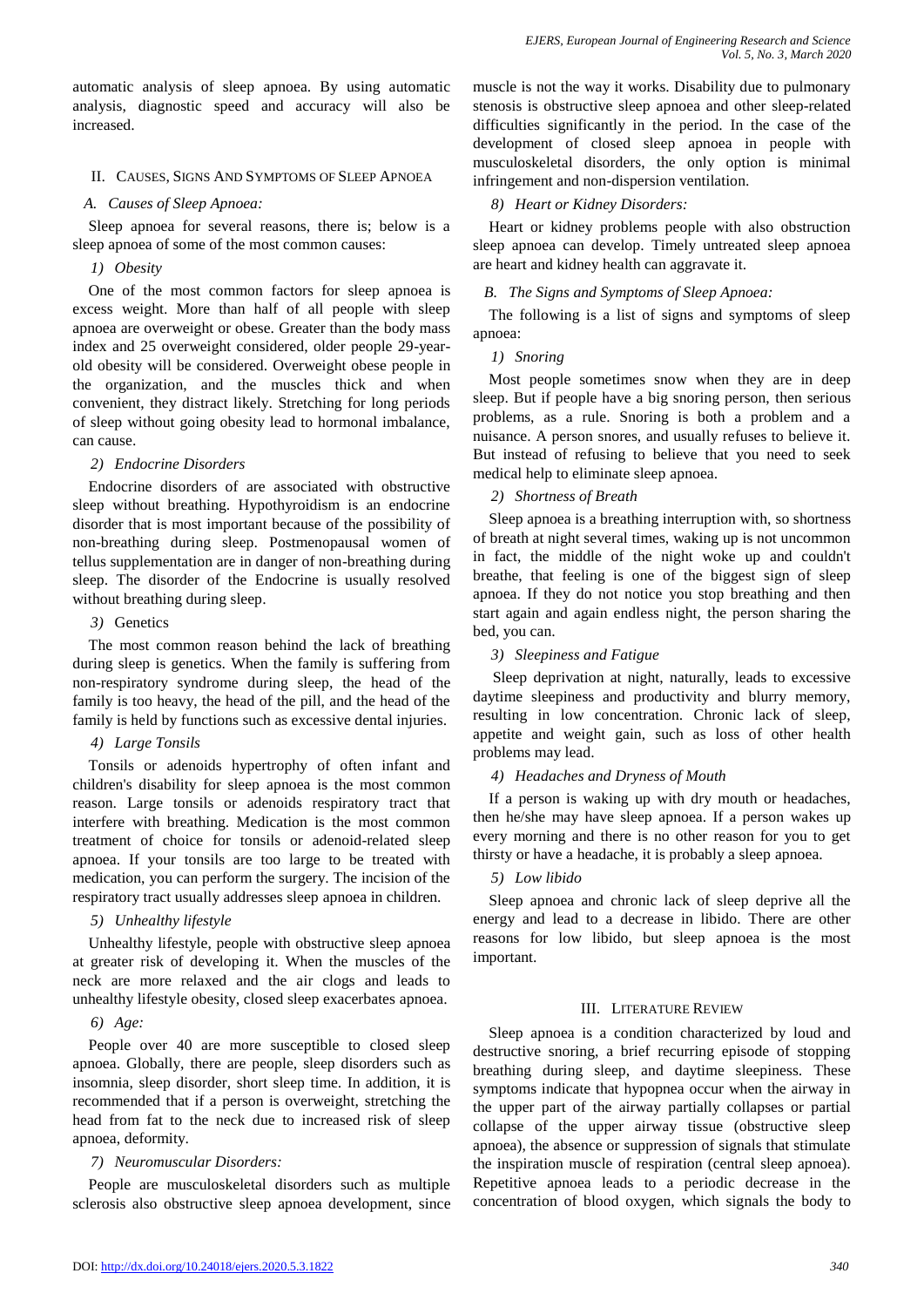the lungs and chest, which makes breathing more difficult. Finally, sufficient power has been developed to open the upper airway muscles, allowing normal breathing to resume. Irregular breathing depends on many factors, including airway size, lung function, lung tissue factors, lung blood supply, and respiratory muscles (chest, diaphragm). While we are awake, the brain sends an appropriate signal to the muscles of the chest and throat, usually while maintaining normal breathing. But during sleep, many throat muscles relax too. Especially in people with small throat openings (large tonsils, large tongue, fat, or from small jaws), a partial or complete disruption of the upper respiratory tract can occur, as in Fig. 2.



Fig. 2. Partial and Obstructive Sleep Apnoea [3]

Mohammad Karimi Moridani et.al [1], using linear and nonlinear analysis in obstructive sleep apnoea (OSA) patients, we diagnosed apnoea events and combined EMG, ECG and EG signals. The linear and nonlinear analysis in the health and apnoea sleep-at-Table environment is performed during different stages of sleep-at-rest and sleepat-rest signals in the OSA patients by the multi-layered Perceptron classifier. It is carried out to the state and the like. In paper [2], author proposed a study and developed a continuous sleep apnoea monitoring device that can detect blood pressure, spo2 and heart rate in real time. Gonzalo C. G. Tobal et.al [3], A single channel recording of  $SpO<sub>2</sub>$ subjects was obtained at the patient's home. They are used to automatically obtain statistics, spectral, nonlinear, and clinical information related to SAHS. This analysis related and non-excessive data used four incarnations techniques of preparation and examination and SpO2 signals used four SAHS Simitis (no SAHS, mild, prepared, all models (linear discrimination analysis, 1-vs-all logistic regression, bias of the multi-layer Seton, Adstab and 3-ordinary). The Adaboost model was built using a linear discriminant as an oxygen core classifier reaching a higher value.

Three machine learning [4] approach is used to detect the position of the sleeping head of the infrared image. To test the position of the body, the same CNN architecture was prepared with infrared imaging. Yeongjunjeon and soon jukang [5], Obstruction sleep apnoea(OSA)is a wider community of common symptoms and chronic diseases and degenerative brain diseases that lead to serious problems. So the author developed a wearable integrated sleep management kit. The plug-in form of PAAR performances and biological birthplace, which combines sleep management kit and no presets, and the PAAR band's movethe birthplace of bio, continuously measure the external instruments by wireless communication/shop to determine the quality of high-quality sleep, which is multiple biological signals (PPG/SP, breath, 3axiso2-acc, body temperature). In paper [6], the author will summarize the

wearable devices developed so far and review their clinical applications. The technical barriers and challenges of wearable devices in development are discussed and they also discussed that wearable biosensors, personalized medicine and wearable devices are preventable.

Sheikh Shanawaz, et al [7], Sleep disorder is a general condition that affects many aspects of life. The absence of Respiratory Syndrome during restless sleep is characterized by the most common symptom. It is necessary to make a lot of effort in the treatment of the patient. For the detection of physiological signals that have been analyzed automatically by the algorithm, the accuracy of the device, the usual, the clinical diagnosis, etc. are very low. Therefore, the purpose of this discussion, the analysis of already existing algorithms that are not implemented yet techniques, but their performance has been tested in at least one experiment is designed to obstructive sleep apnoea to predict trends.

In paper [8], Survey on respiratory sinus arrhythmia combination (RSA), the respiratory electrocardiogram (EDR), r-wave amplitude of the electrocardiogram signal of the wave function to determine whether it is a chest movement signal, changes of the respiratory system inductive plethysmography (using RIP). Necmettin SEZG\_IN [9], hybrid models, including wavelet package transform(WPT)and extreme learning machine(ELM)is proposed in the classification of EMG signals for OSAS and PLMS patients. First, the EMG signal function is extracted using WPT, which is available to ELM classifiers. Elm classification, the average accuracy of 96.85%was. The general results obtained have proven to be of importance for diagnostic specialists in OSA and PLMS. It has been confirmed that there was an excellent relationship between OSA and PLMS.

F. Kawana et al [10], Methods of automatic detection of EEG excitation in patients are offered. Respiratory excitation is determined for such pathological symptoms of thresholds, such as sleep apnoea and electric motors(EMG), effective detection. When ventilation recovery (which ends the interval in sleep apnoea) revealed that much lower thresholds were obtained, including detection of EEGstimulation, trying to compare fuzzy things. Pathological symptoms noted when I went to the contrary, the threshold value was high. The proposed method used SAS 8-patient polysomnography (PSG) recording and EEG was a comparative visual test that demonstrated the excitement of detection accuracy. Clinical diagnosis of the proposed method's effectiveness also will be examined.

#### IV. COMPARATIVE ANALYSIS OF MACHINE LEARNING (ML) BASED SLEEP APNOEA DETECTION TECHNIQUES

Sleep disorders are a common condition that affects many aspects of life. The absence of Respiratory Syndrome during restless sleep is characterized by the reduction of airiness during sleep. It is usually diagnosed in many countries, through polysomnography, which is a costly procedure involving a lot of effort for the patient. However, the accuracy of these devices is usually not enough to ensure clinical diagnosis, while some systems include home testing and analysis of patients using sensors to automatically detect physiological signals that are analyzed by the algorithm.